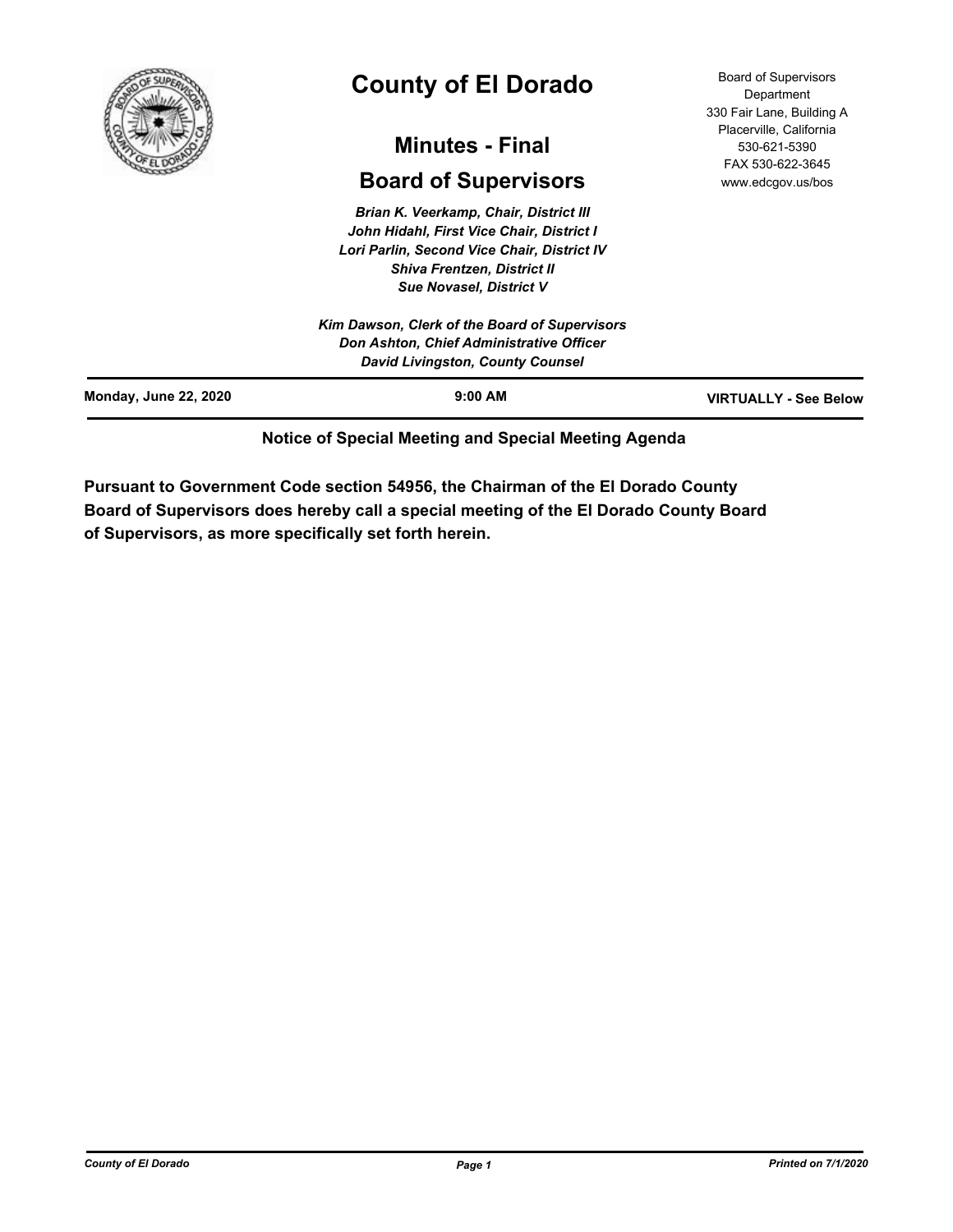**PUBLIC PARTICIPATION INSTRUCTIONS: To comply with physical distancing requirements and the stay at home order from the Governor, the Board Chambers will be closed to members of the public and all public participation will be handled remotely.** 

**The public should call into 530-621-7603 or 530-621-7610. The Meeting ID is 964 2884 7969.** 

**To observe the live stream of the Board of Supervisors meeting go to https://zoom.us/j/96428847969. If you are joining the meeting via zoom and wish to make a comment on an item, press the "raise a hand" button. If you are joining the meeting by phone, press \*9 to indicate a desire to make a comment. The clerk will call you by the last three digits of your phone number when it is your turn to speak. Speakers will be limited to 3 minutes.** 

**To view Board of Supervisors meetings via Facebook Live, go to https://www.facebook.com/ElDoradoCountyNews. Please note the Board will not be using this function and therefore will not see any comments posted during the livestream.** 

**By participating in this meeting, you acknowledge that you are being recorded.**

**If you choose not to observe the Board of Supervisors meeting but wish to make a comment on a specific agenda item, please submit your comment via email by 4:00 p.m. on the Friday prior to the Board meeting. Please submit your comment to the Clerk of the Board at edc.cob@edcgov.us. Your comment will be placed into the record and forwarded to the Board of Supervisors.** 

**The Clerk of the Board is here to assist you, please call 530-621-5390 if you need any assistance with the above directions to access the meeting.**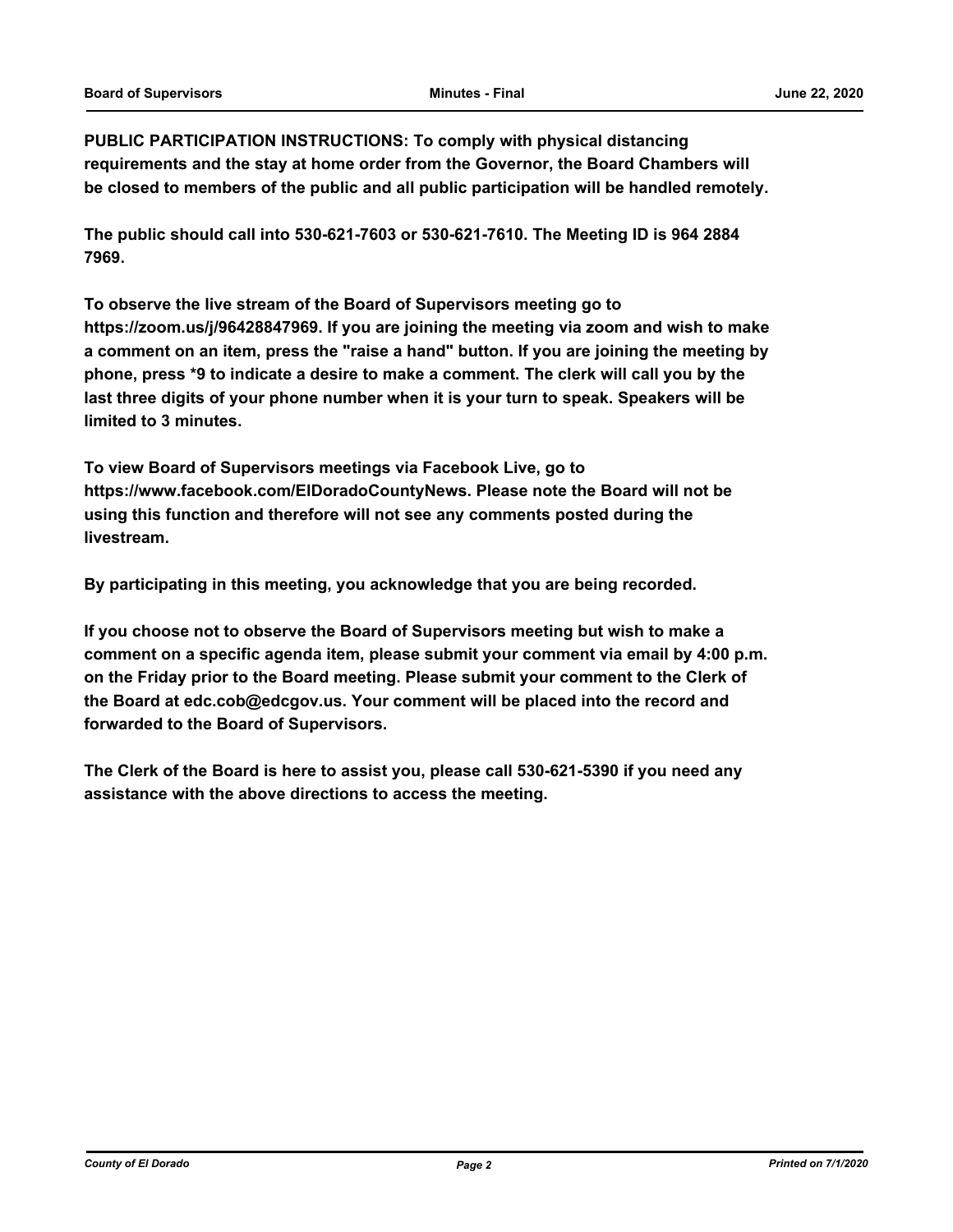# **Vision Statement Safe, healthy and vibrant communities, respecting our natural resources and historical heritage**

### **This institution is an equal opportunity provider and employer.**

Live Web Streaming and archiving of most Board of Supervisors meeting videos, all meeting agendas, supplemental materials and meeting minutes are available on the internet at: http://eldorado.legistar.com/Calendar.aspx

The County of El Dorado is committed to ensuring that persons with disabilities are provided the resources to participate in its public meetings. Please contact the office of the Clerk of the Board if you require accommodation at 530-621-5390 or via email, edc.cob@edcgov.us, preferably no less than 24 hours in advance of the meeting.

The Board of Supervisors is concerned that written information submitted to the Board the day of the Board meeting may not receive the attention it deserves. The Board Clerk cannot guarantee that any FAX, email, or mail received the day of the meeting will be delivered to the Board prior to action on the subject matter.

The Board meets simultaneously as the Board of Supervisors and the Board of Directors of the Air Quality Management District, In-Home Supportive Services, Public Housing Authority, Redevelopment Agency and other Special Districts.

For Purposes of the Brown Act § 54954.2 (a), the numbered items on this Agenda give a brief description of each item of business to be transacted or discussed. Recommendations of the staff, as shown, do not prevent the Board from taking other action.

Materials related to an item on this Agenda submitted to the Board of Supervisors after distribution of the agenda packet are available for inspection during normal business hours in the public viewing packet located in Building A, 330 Fair Lane, Placerville or in the Board Clerk's Office located at the same address. Such documents are also available on the Board of Supervisors' Meeting Agenda webpage subject to staff's ability to post the documents before the meeting.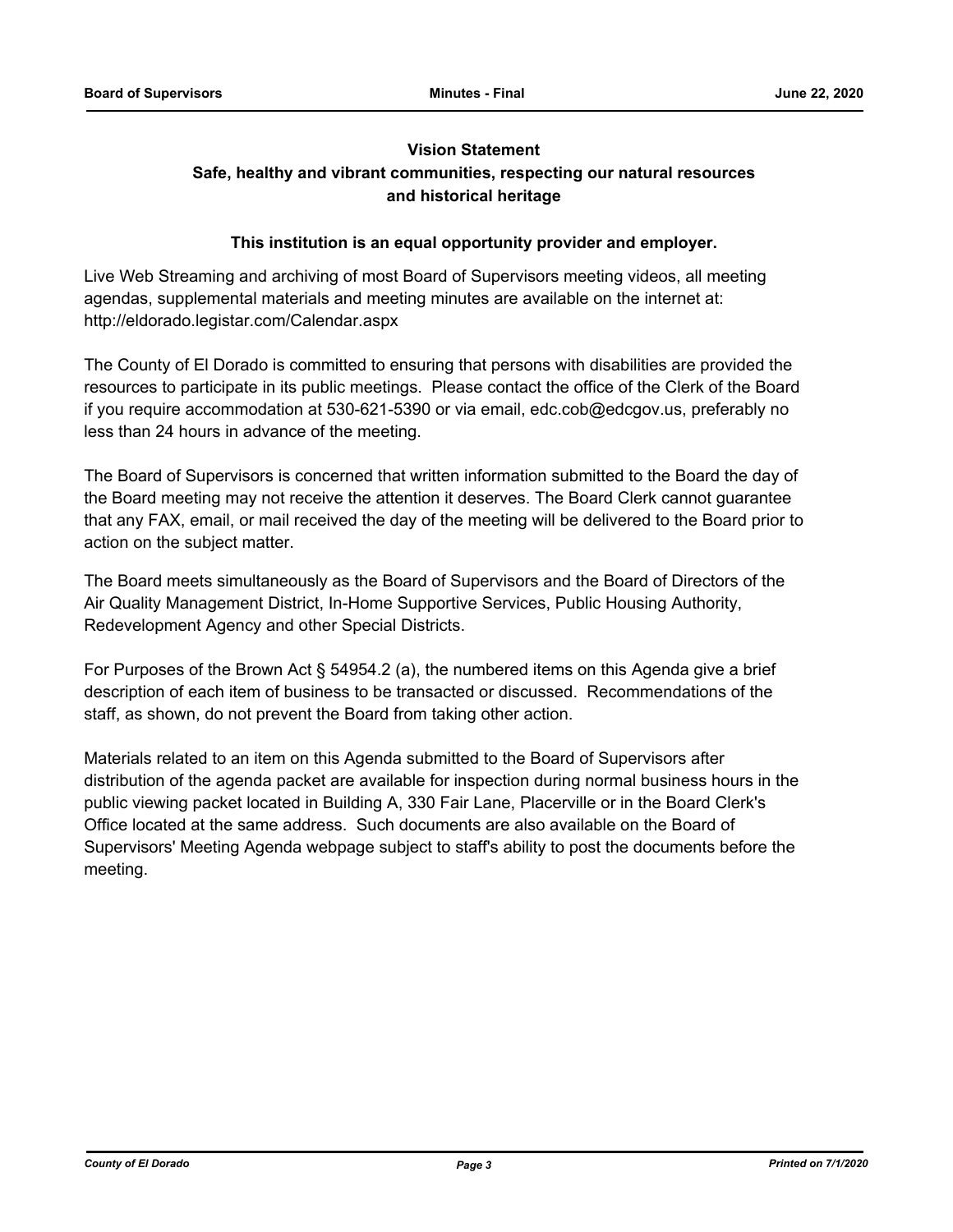#### **PROTOCOLS FOR PUBLIC COMMENT**

Public comment will be received at designated periods as called by the Board Chair.

Except with the consent of the Board, individuals shall be allowed to speak to an item only once.

On December 5, 2017, the Board adopted the following protocol relative to public comment periods. The Board adopted minor revisions to the protocol on February 26, 2019, incorporated herein:

Time for public input will be provided at every Board of Supervisors meeting. Individuals will have three minutes to address the Board. Individuals authorized by organizations will have three minutes to present organizational positions and perspectives and may request additional time, up to five minutes. At the discretion of the Board, time to speak by any individual may be extended.

Public comment on certain agenda items designated and approved by the Board may be treated differently with specific time limits per speaker or a limit on the total amount of time designated for public comment. It is the intent of the Board that quasi-judicial matters have additional flexibility depending upon the nature of the issue. It is the practice of the Board to allocate 20 minutes for public comment during Open Forum and for each agenda item to be discussed. (Note: Unless designated on the agenda, there is no Open Forum period during Special Meetings.)

Individual Board members may ask clarifying questions but will not engage in substantive dialogue with persons providing input to the Board.

If a person providing input to the Board creates a disruption by refusing to follow Board guidelines, the Chair of the Board may take the following actions:

Step 1. Request the person adhere to Board guidelines. If the person refuses, the Chair may turn off the speaker's microphone.

Step 2. If the disruption continues, the Chair may order a recess of the Board meeting. Step 3. If the disruption continues, the Chair may order the removal of the person from the Board meeting.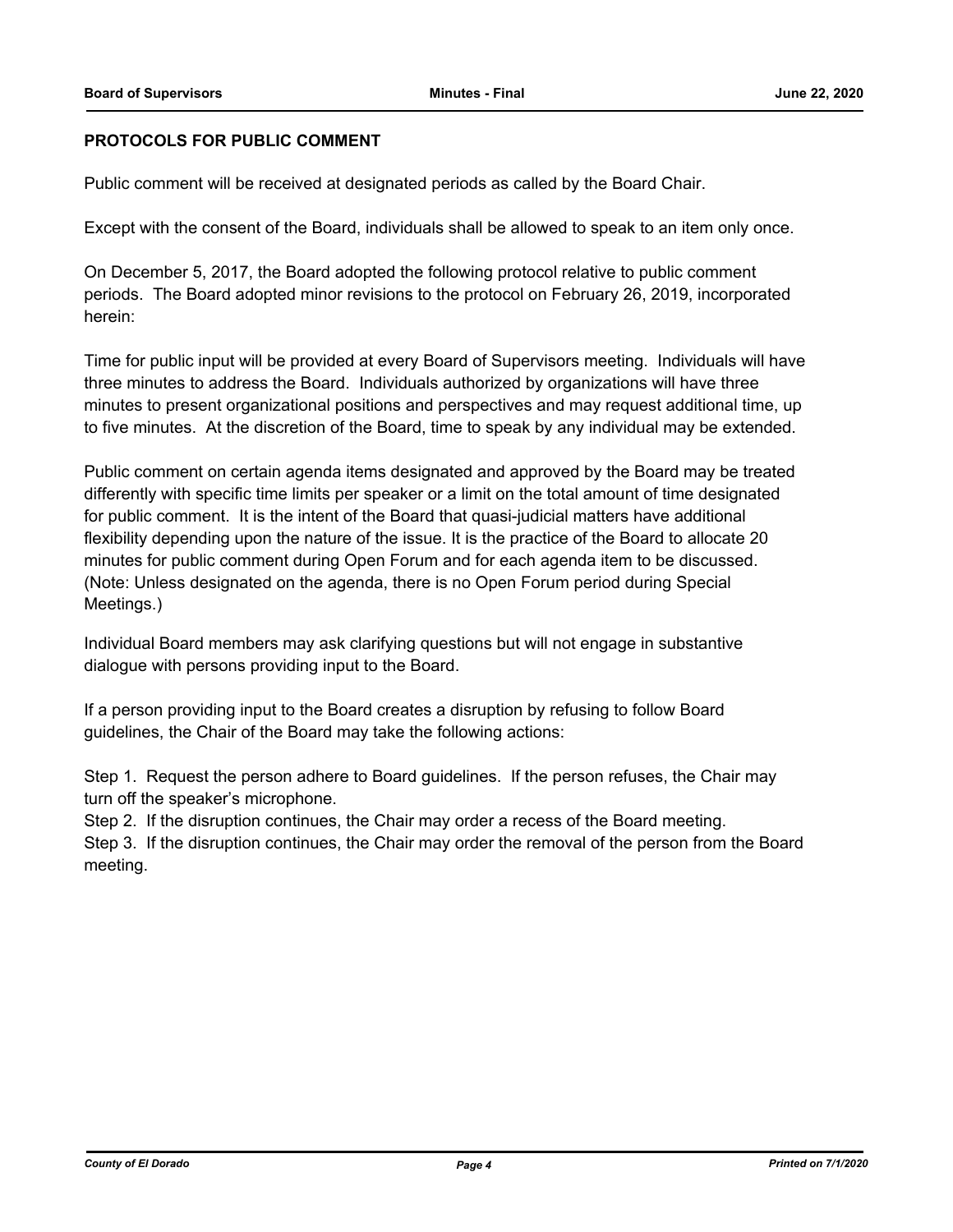#### **9:05 A.M. - CALLED TO ORDER**

- Present: 4 Supervisor Veerkamp, Supervisor Frentzen, Supervisor Novasel and Supervisor Hidahl
- **Absent:** 1 Supervisor Parlin

### **PLEDGE OF ALLEGIANCE TO THE FLAG**

**Supervisor Veerkamp led the Pledge of Allegiance to the Flag.**

#### **ADOPTION OF THE AGENDA**

**A motion was made by Supervisor Frentzen, seconded by Supervisor Hidahl to Adopt the Agenda.**

**Yes:** 4 - Veerkamp, Frentzen, Novasel and Hidahl

**Absent:** 1 - Parlin